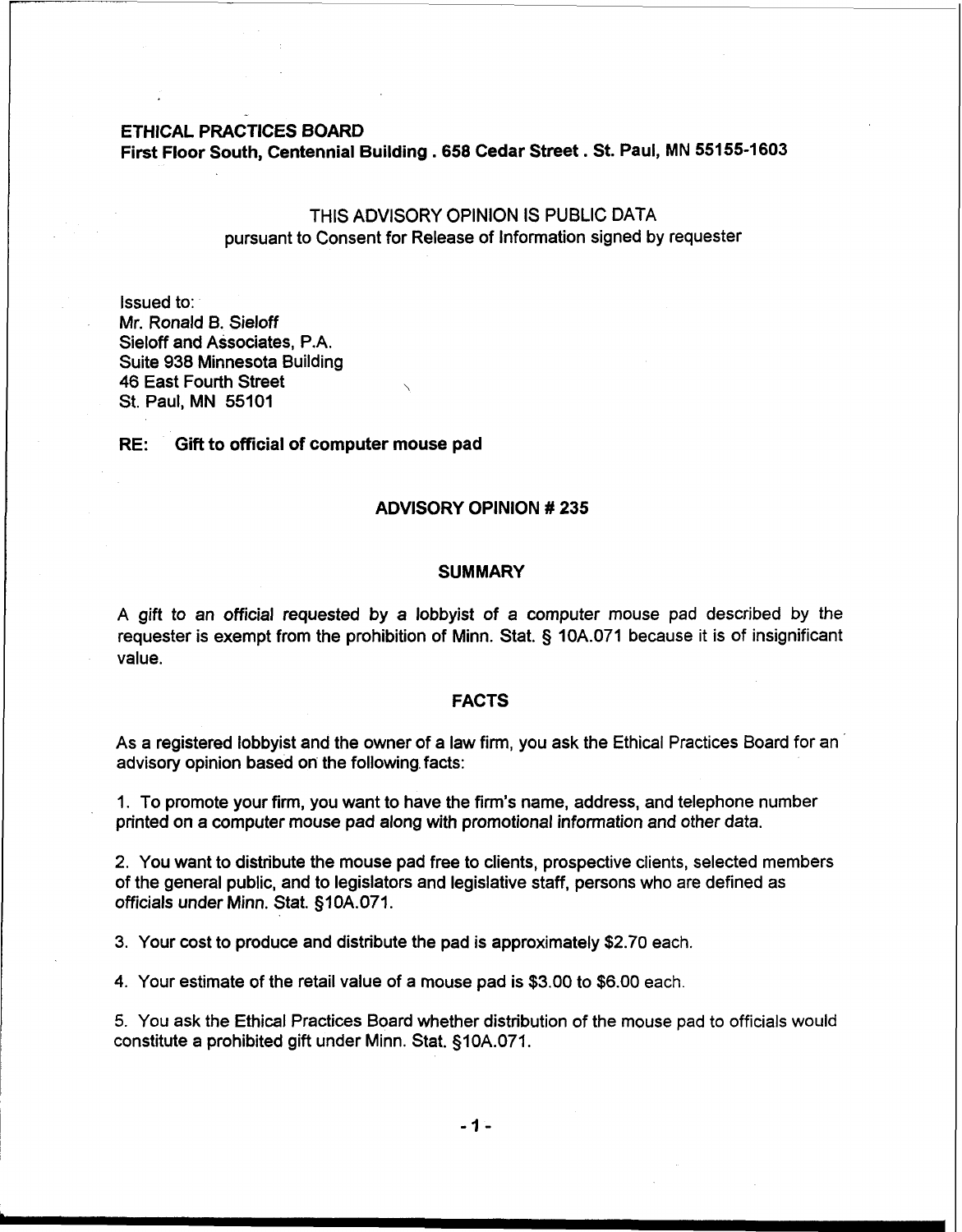#### **Issue**

Is a gift to an official of a computer mouse pad which costs the giver \$2.70 exempt from the gift prohibitions of Minn. Stat. §10A.071?

### **Opinion**

The gift of a mouse pad, as described in the request is exempt from the gift prohibitions of Minn. Stat. §10A.071 because it is a trinket or memento of insignificant value.

The gift in question is given by a law firm owned by a lobbyist. Because the lobbyist owns the law firm, the Board considers the gift to be a gift requested by a lobbyist. Thus, unless the gift falls under one of the exceptions provided in Minn. Stat. §10A.071, subd. 3, it is prohibited.

It is the Board's opinion that the only exception with application to the gift you contemplate is the exception for "a trinket of memento of insignificant value" found at Minn. Stat. §10A.071, subd. 3(a)5.

The value to be considered is the value of the gift to the receiver. The cost to produce the gift may be a factor in determining its value, but that cost is not conclusive. Estimates of the retail cost of a similar item are also a factor in determining the value of the gift. Other information readily available to the Board may also be considered. You estimate the retail cost of a similar mouse pad at \$3 to \$6. The Board has verified that the mouse pads available from three local retail outlets sell for between \$2 and \$4.97.

The Board finds that the gift is a trinket of insignificant value and falls within the exception for such gifts provided in Minn. Stat. §10A.071, subd. 3(a)(5).

 $Issued:$   $4 - 26 - 96$ 

Carolyn-D. Rodriguez, Acting Chair Ethical Practices Board